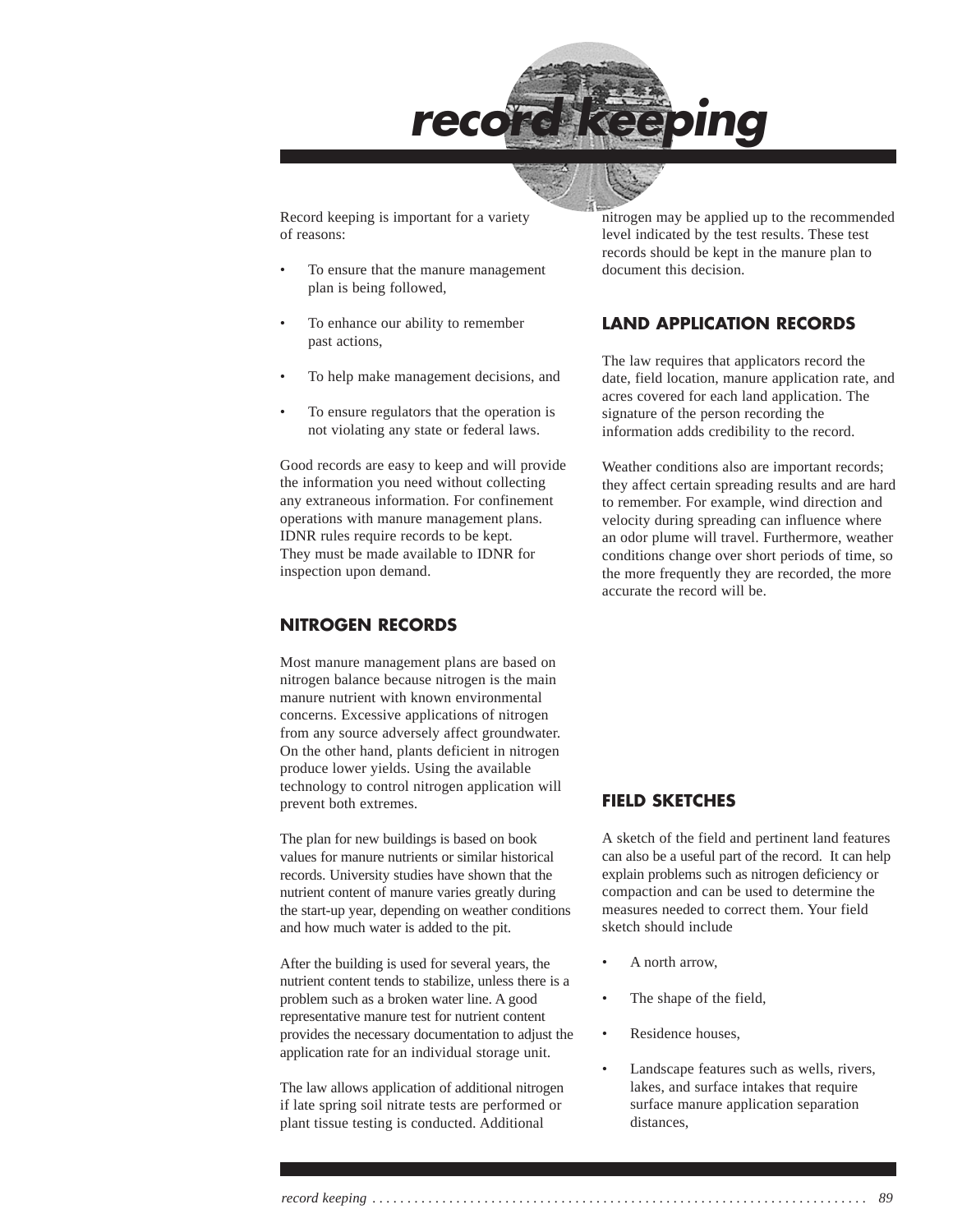

- The spread pattern (up and down rows, across, or diagonal), and
- The location of the field gate.

### **SAMPLE RECORDS**

The following *(record keeping pages 3-8)* are examples of records forms that can be used to show compliance with a manure management plan. The data provided is for demonstration only. Note that the field sketch form has been left blank.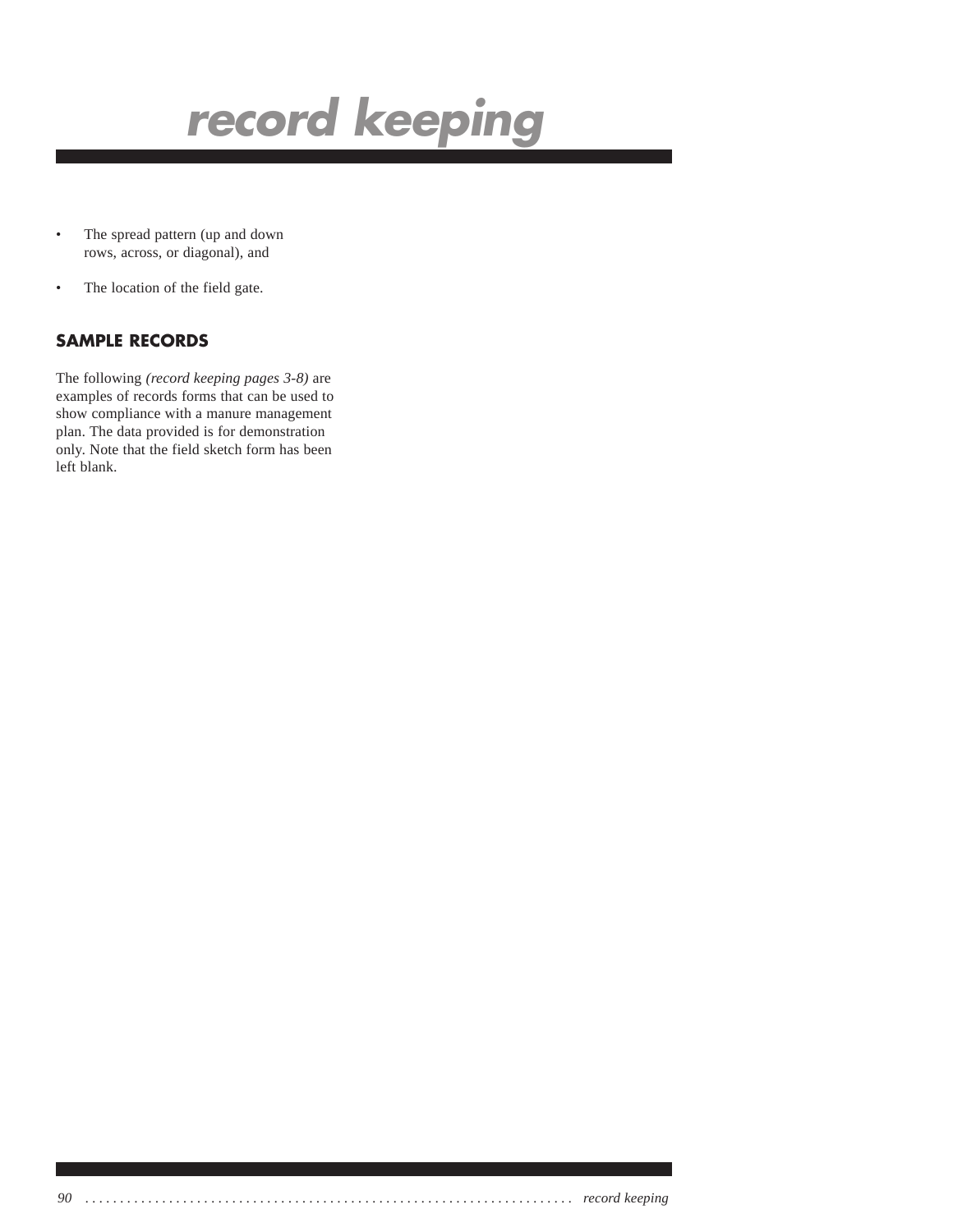| <b>APPLICATION DATA</b> |                            |                               |                                                     |       |         |           |                                |                  |  |  |  |
|-------------------------|----------------------------|-------------------------------|-----------------------------------------------------|-------|---------|-----------|--------------------------------|------------------|--|--|--|
|                         | <b>CROP YEAR</b> _________ |                               |                                                     |       |         |           |                                |                  |  |  |  |
| <b>DATE</b>             | FIELD<br><b>LOCATION</b>   | <b>ACRES</b><br><b>SPREAD</b> | RECOMMEND RATE, ACTUAL RATE, TOTAL GAL. APPLICATION |       |         |           | <b>DATE</b><br><b>RECORDED</b> | <b>SIGNATURE</b> |  |  |  |
| 70/21                   | Field 1, Anderson's 80     | 76.4                          | 3,164                                               | 3,000 | 229,200 | Knifed in | 10/22/98                       | John Doe         |  |  |  |
|                         |                            |                               |                                                     |       |         |           |                                |                  |  |  |  |
|                         |                            |                               |                                                     |       |         |           |                                |                  |  |  |  |
|                         |                            |                               |                                                     |       |         |           |                                |                  |  |  |  |
|                         |                            |                               |                                                     |       |         |           |                                |                  |  |  |  |
|                         |                            |                               |                                                     |       |         |           |                                |                  |  |  |  |
|                         |                            |                               |                                                     |       |         |           |                                |                  |  |  |  |
|                         |                            |                               |                                                     |       |         |           |                                |                  |  |  |  |
|                         |                            |                               |                                                     |       |         |           |                                |                  |  |  |  |
|                         |                            |                               |                                                     |       |         |           |                                |                  |  |  |  |
|                         |                            |                               |                                                     |       |         |           |                                |                  |  |  |  |
|                         |                            |                               |                                                     |       |         |           |                                |                  |  |  |  |
|                         |                            |                               |                                                     |       |         |           |                                |                  |  |  |  |
|                         |                            |                               |                                                     |       |         |           |                                |                  |  |  |  |
|                         |                            |                               |                                                     |       |         |           |                                |                  |  |  |  |
|                         |                            |                               |                                                     |       |         |           |                                |                  |  |  |  |
|                         |                            |                               |                                                     |       |         |           |                                |                  |  |  |  |
|                         |                            |                               |                                                     |       |         |           |                                |                  |  |  |  |
|                         |                            |                               |                                                     |       |         |           |                                |                  |  |  |  |
|                         |                            |                               |                                                     |       |         |           |                                |                  |  |  |  |
|                         |                            |                               |                                                     |       |         |           |                                |                  |  |  |  |
|                         |                            |                               |                                                     |       |         |           |                                |                  |  |  |  |
|                         |                            |                               |                                                     |       |         |           |                                |                  |  |  |  |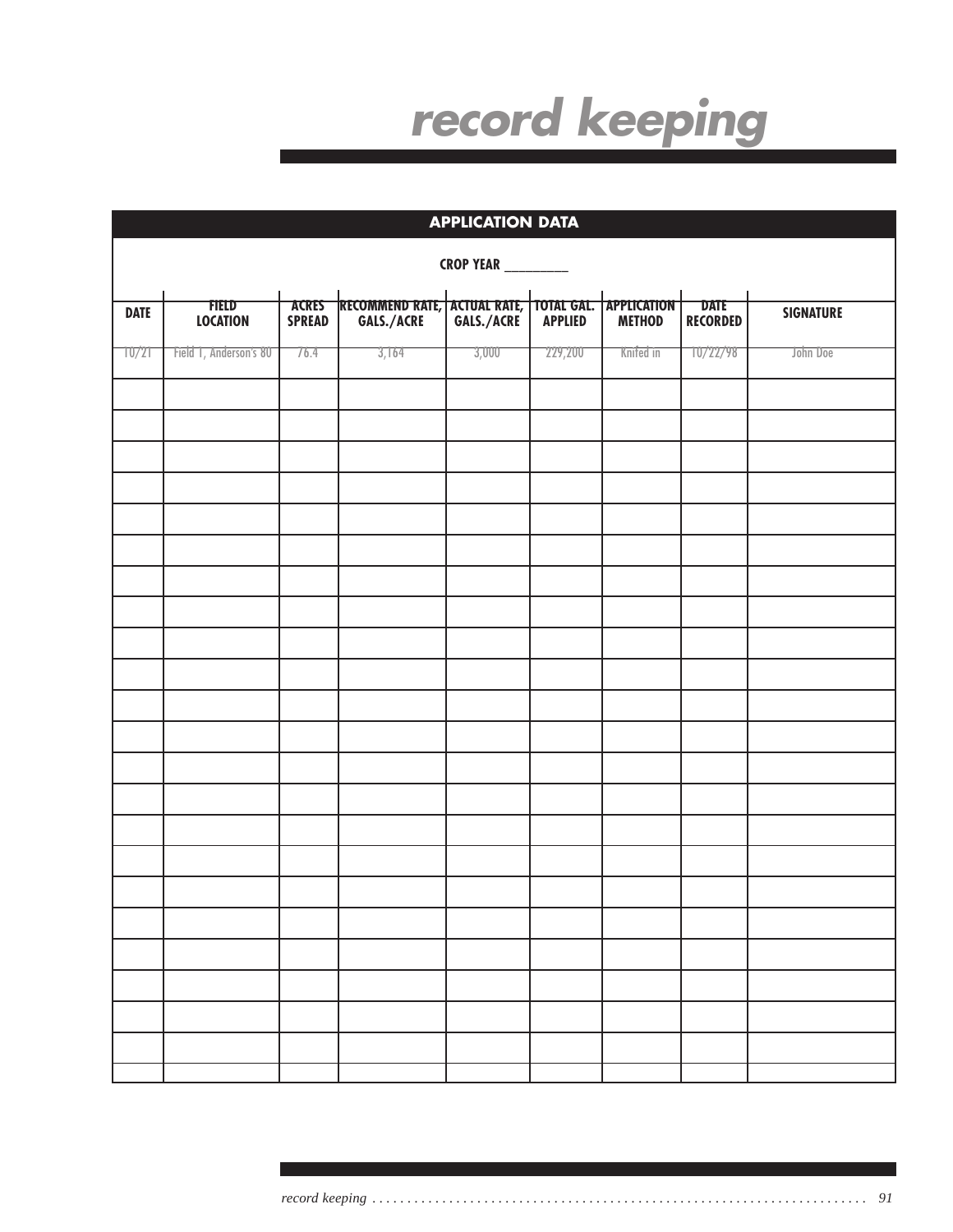| <b>WEATHER DATA</b>        |             |                                 |                                                                                                    |    |          |                        |                           |             |                  |  |
|----------------------------|-------------|---------------------------------|----------------------------------------------------------------------------------------------------|----|----------|------------------------|---------------------------|-------------|------------------|--|
| <b>CROP YEAR</b> _________ |             |                                 |                                                                                                    |    |          |                        |                           |             |                  |  |
| <b>DATE</b>                | <b>TIME</b> | <b>FIELD</b><br><b>LOCATION</b> | <b>ESTIMATED RELATIVE % WIND</b><br>TEMPERATURE   HUMIDITY SPEED MPH DIRECTION CONDITION CONDITION |    |          | $\dashv$ wind $\vdash$ | $\overline{\text{CLOUD}}$ | <b>SOIL</b> | <b>SIGNATURE</b> |  |
| 70/21                      | 70:20       | Field 1, Anderson's 80          | 62                                                                                                 | 50 | $8 - 10$ | 2                      | Sunny                     | Dry         | John Doe         |  |
|                            |             |                                 |                                                                                                    |    |          |                        |                           |             |                  |  |
|                            |             |                                 |                                                                                                    |    |          |                        |                           |             |                  |  |
|                            |             |                                 |                                                                                                    |    |          |                        |                           |             |                  |  |
|                            |             |                                 |                                                                                                    |    |          |                        |                           |             |                  |  |
|                            |             |                                 |                                                                                                    |    |          |                        |                           |             |                  |  |
|                            |             |                                 |                                                                                                    |    |          |                        |                           |             |                  |  |
|                            |             |                                 |                                                                                                    |    |          |                        |                           |             |                  |  |
|                            |             |                                 |                                                                                                    |    |          |                        |                           |             |                  |  |
|                            |             |                                 |                                                                                                    |    |          |                        |                           |             |                  |  |
|                            |             |                                 |                                                                                                    |    |          |                        |                           |             |                  |  |
|                            |             |                                 |                                                                                                    |    |          |                        |                           |             |                  |  |
|                            |             |                                 |                                                                                                    |    |          |                        |                           |             |                  |  |
|                            |             |                                 |                                                                                                    |    |          |                        |                           |             |                  |  |
|                            |             |                                 |                                                                                                    |    |          |                        |                           |             |                  |  |
|                            |             |                                 |                                                                                                    |    |          |                        |                           |             |                  |  |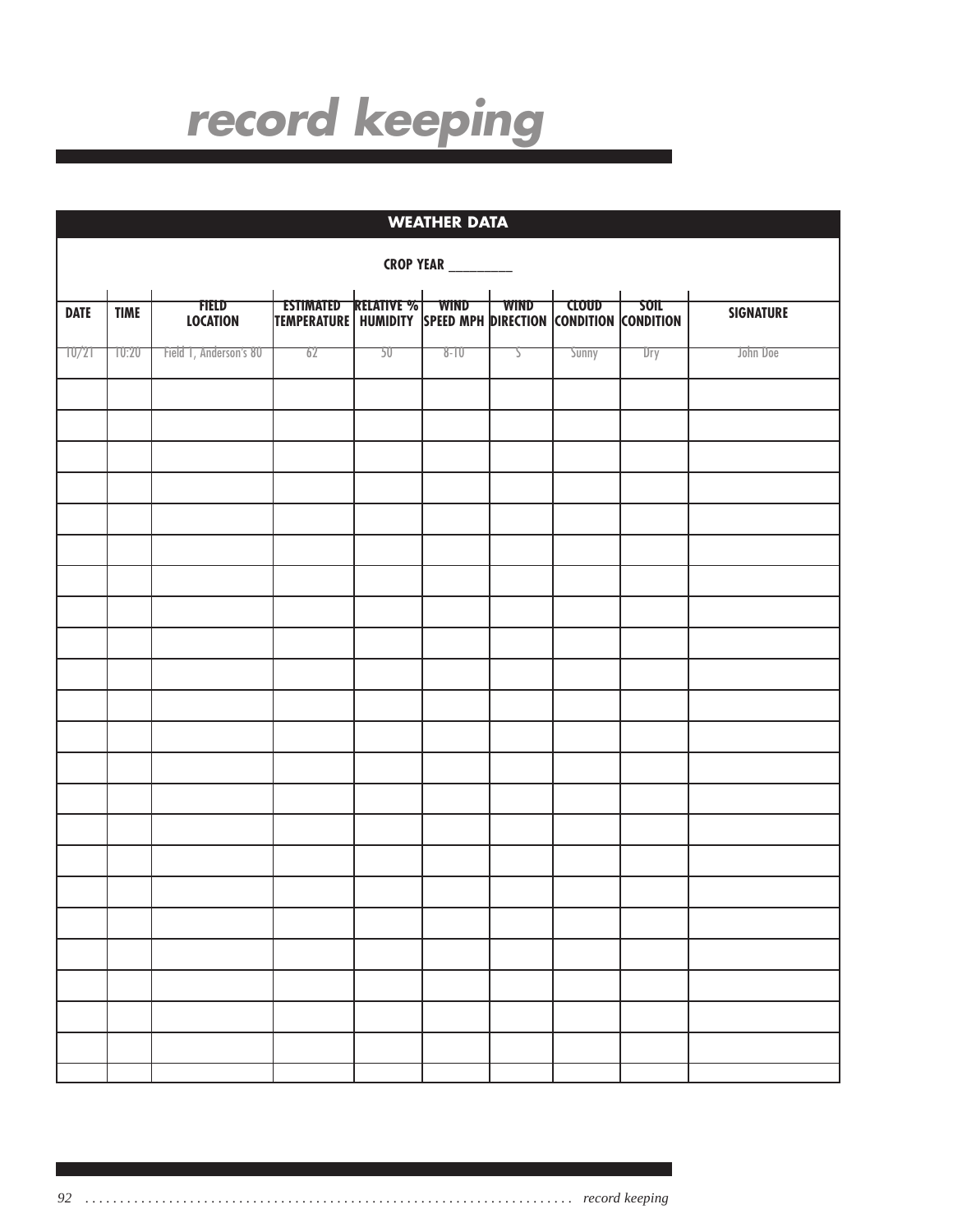

| <b>FIELD SKETCHES</b> |                  |  |
|-----------------------|------------------|--|
|                       | CROP YEAR ______ |  |
|                       |                  |  |
|                       |                  |  |
|                       |                  |  |
|                       |                  |  |
|                       |                  |  |
|                       |                  |  |
|                       |                  |  |
|                       |                  |  |
|                       |                  |  |
|                       |                  |  |
|                       |                  |  |
|                       |                  |  |
|                       |                  |  |
|                       |                  |  |
|                       |                  |  |
|                       |                  |  |
|                       |                  |  |
|                       |                  |  |
|                       |                  |  |
|                       |                  |  |
|                       |                  |  |
|                       |                  |  |
|                       |                  |  |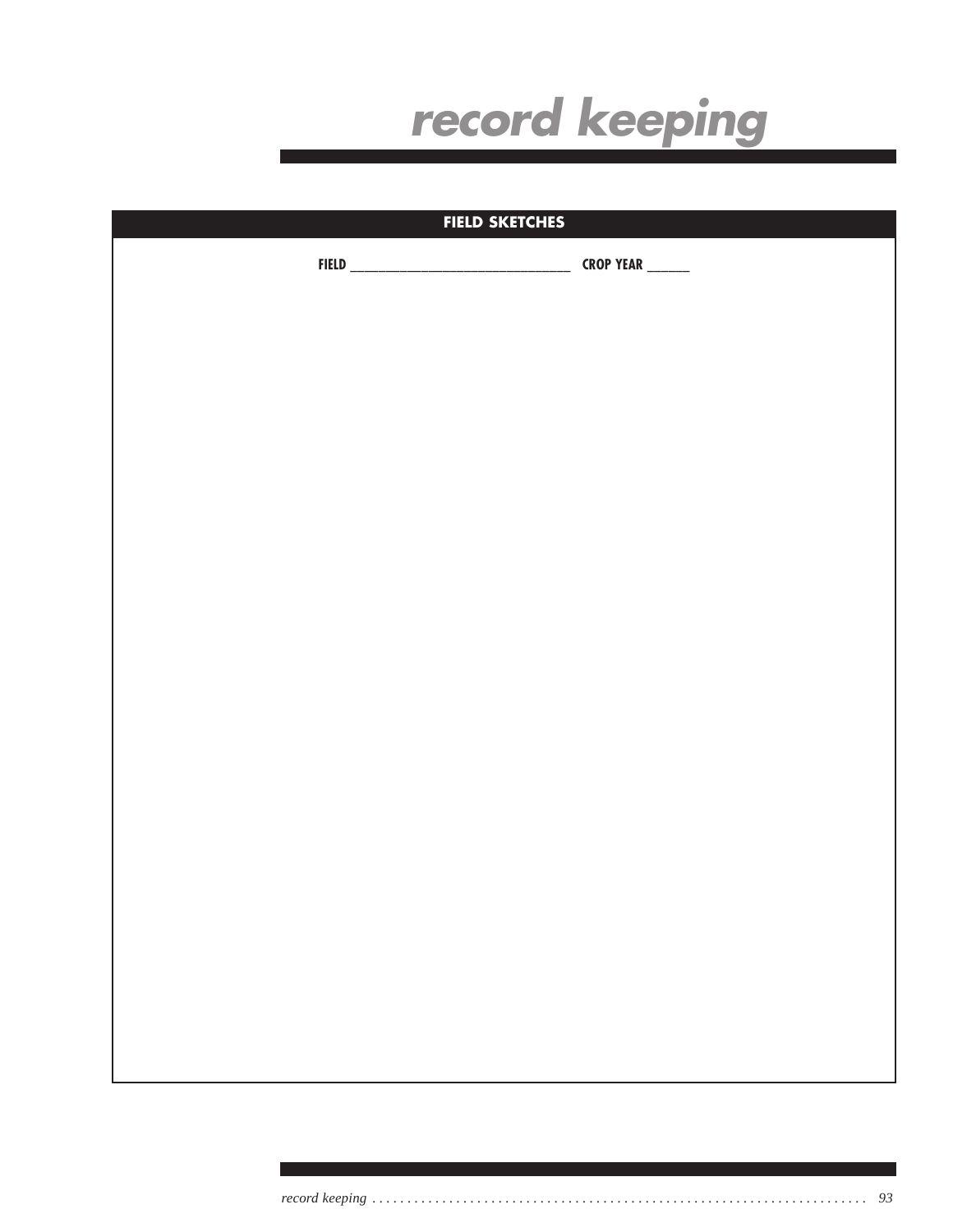|                           | <b>TESTING RESULTS</b> |       |                                                                   |    |                  |  |  |  |  |  |
|---------------------------|------------------------|-------|-------------------------------------------------------------------|----|------------------|--|--|--|--|--|
| <b>CROP YEAR</b> ________ |                        |       |                                                                   |    |                  |  |  |  |  |  |
| <b>DATE</b>               | % MOISTURE             |       | <b>N</b><br>  lbs./1,000 Gal.   lbs./1,000 Gal.   lbs./1,000 Gal. |    | <b>SIGNATURE</b> |  |  |  |  |  |
| T0/1                      | 96                     | $50-$ | $38 -$                                                            | 22 | John Doe         |  |  |  |  |  |
|                           |                        |       |                                                                   |    |                  |  |  |  |  |  |
|                           |                        |       |                                                                   |    |                  |  |  |  |  |  |
|                           |                        |       |                                                                   |    |                  |  |  |  |  |  |
|                           |                        |       |                                                                   |    |                  |  |  |  |  |  |
|                           |                        |       |                                                                   |    |                  |  |  |  |  |  |
|                           |                        |       |                                                                   |    |                  |  |  |  |  |  |
|                           |                        |       |                                                                   |    |                  |  |  |  |  |  |
|                           |                        |       |                                                                   |    |                  |  |  |  |  |  |
|                           |                        |       |                                                                   |    |                  |  |  |  |  |  |
|                           |                        |       |                                                                   |    |                  |  |  |  |  |  |
|                           |                        |       |                                                                   |    |                  |  |  |  |  |  |
|                           |                        |       |                                                                   |    |                  |  |  |  |  |  |
|                           |                        |       |                                                                   |    |                  |  |  |  |  |  |
|                           |                        |       |                                                                   |    |                  |  |  |  |  |  |
|                           |                        |       |                                                                   |    |                  |  |  |  |  |  |
|                           |                        |       |                                                                   |    |                  |  |  |  |  |  |
|                           |                        |       |                                                                   |    |                  |  |  |  |  |  |
|                           |                        |       |                                                                   |    |                  |  |  |  |  |  |
|                           |                        |       |                                                                   |    |                  |  |  |  |  |  |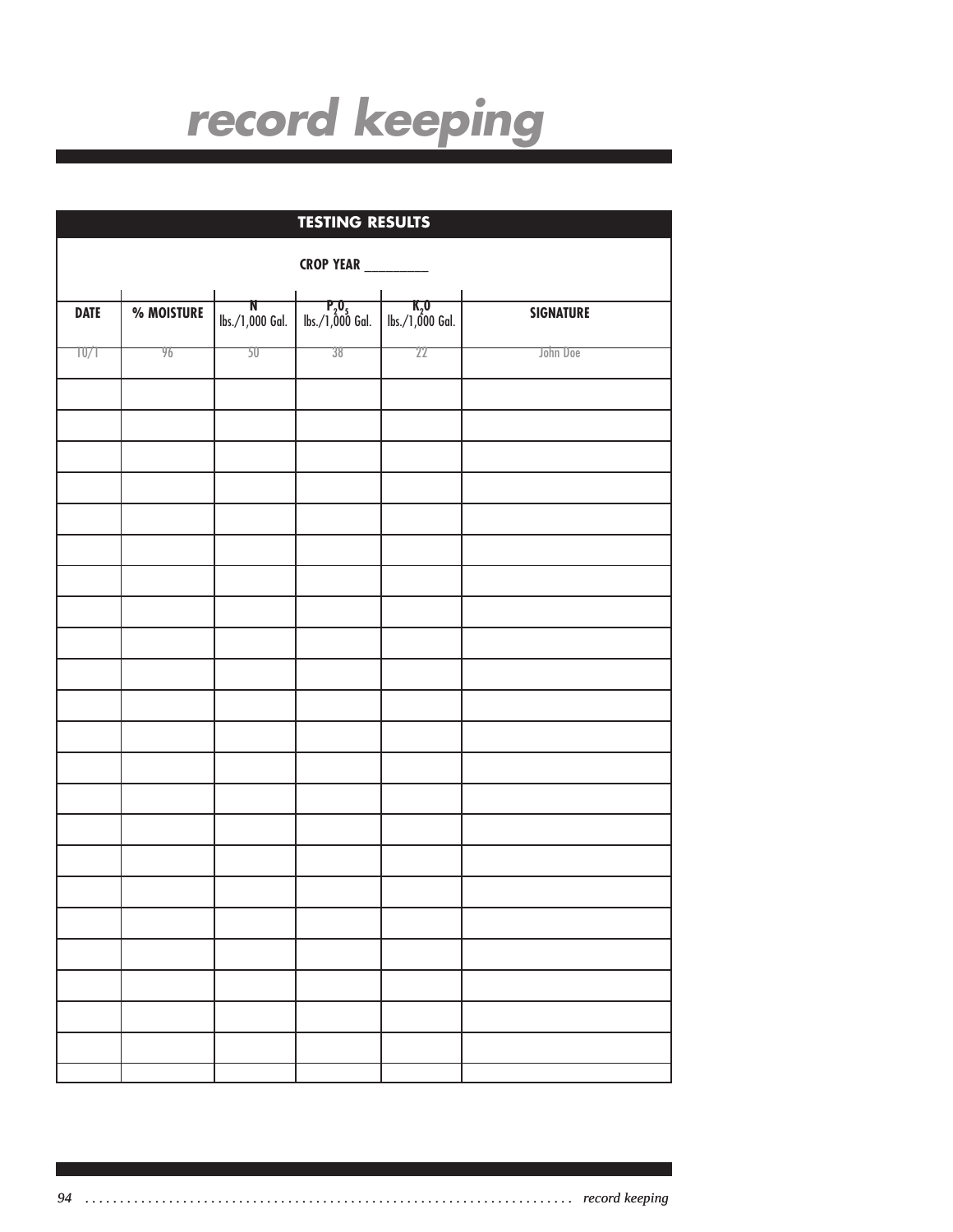|                                                                                                                                                   |              | <b>MANURE INVENTORY</b> |                     |        |                      |           |                                      |                                    |
|---------------------------------------------------------------------------------------------------------------------------------------------------|--------------|-------------------------|---------------------|--------|----------------------|-----------|--------------------------------------|------------------------------------|
|                                                                                                                                                   |              |                         |                     |        | <b>YEAR</b> ________ |           |                                      |                                    |
|                                                                                                                                                   |              | <b>MANURE ANALYSIS*</b> |                     |        |                      |           |                                      |                                    |
|                                                                                                                                                   | PIT NO.      | <b>PIT TYPE</b>         | <b>PIT LOCATION</b> | N      | $P_2O_5$             | $K_{2}$ O | <b>DATE OF</b><br><b>APPLICATION</b> | <b>AVAILABLE</b><br><b>GALLONS</b> |
|                                                                                                                                                   |              |                         |                     |        | lbs./1,000 gals.     |           |                                      |                                    |
|                                                                                                                                                   | $\mathbb{I}$ | Round                   | S. of buildings     | $50\,$ | $38\,$               | 22        | 10/20                                | 350,000                            |
|                                                                                                                                                   |              |                         |                     |        |                      |           |                                      |                                    |
|                                                                                                                                                   |              |                         |                     |        |                      |           |                                      |                                    |
|                                                                                                                                                   |              |                         |                     |        |                      |           |                                      |                                    |
|                                                                                                                                                   |              |                         |                     |        |                      |           |                                      |                                    |
|                                                                                                                                                   |              |                         |                     |        |                      |           |                                      |                                    |
|                                                                                                                                                   |              |                         |                     |        |                      |           |                                      |                                    |
|                                                                                                                                                   |              |                         |                     |        |                      |           |                                      |                                    |
|                                                                                                                                                   |              |                         |                     |        |                      |           |                                      |                                    |
|                                                                                                                                                   |              |                         |                     |        |                      |           |                                      |                                    |
|                                                                                                                                                   |              |                         |                     |        |                      |           |                                      |                                    |
| <b>COMMON CONVERSIONS</b><br>TO GET<br><b>MULTIPLY</b><br>$\mathsf{BY}$                                                                           |              |                         |                     |        |                      |           |                                      |                                    |
| $x \t 7.48 =$<br>Cubic feet<br>Gals.<br>Parts per million (ppm) x $0.00834 = \text{Lbs./1,000}$ gals.<br>Percent<br>$x = 83.4 = Lbs./1,000 gals.$ |              |                         |                     |        |                      |           |                                      |                                    |
| P (phosphorus)<br>$x = 2.27 =$<br>$\begin{array}{c}\n P_2O_5 \\ K_2O\n\end{array}$<br>$x$ 1.20 =<br>K (potassium)                                 |              |                         |                     |        |                      |           |                                      |                                    |

**\*Note:** If lab report uses parts per million (ppm), use the conversion table provided to calculate lbs./1,000 gals.